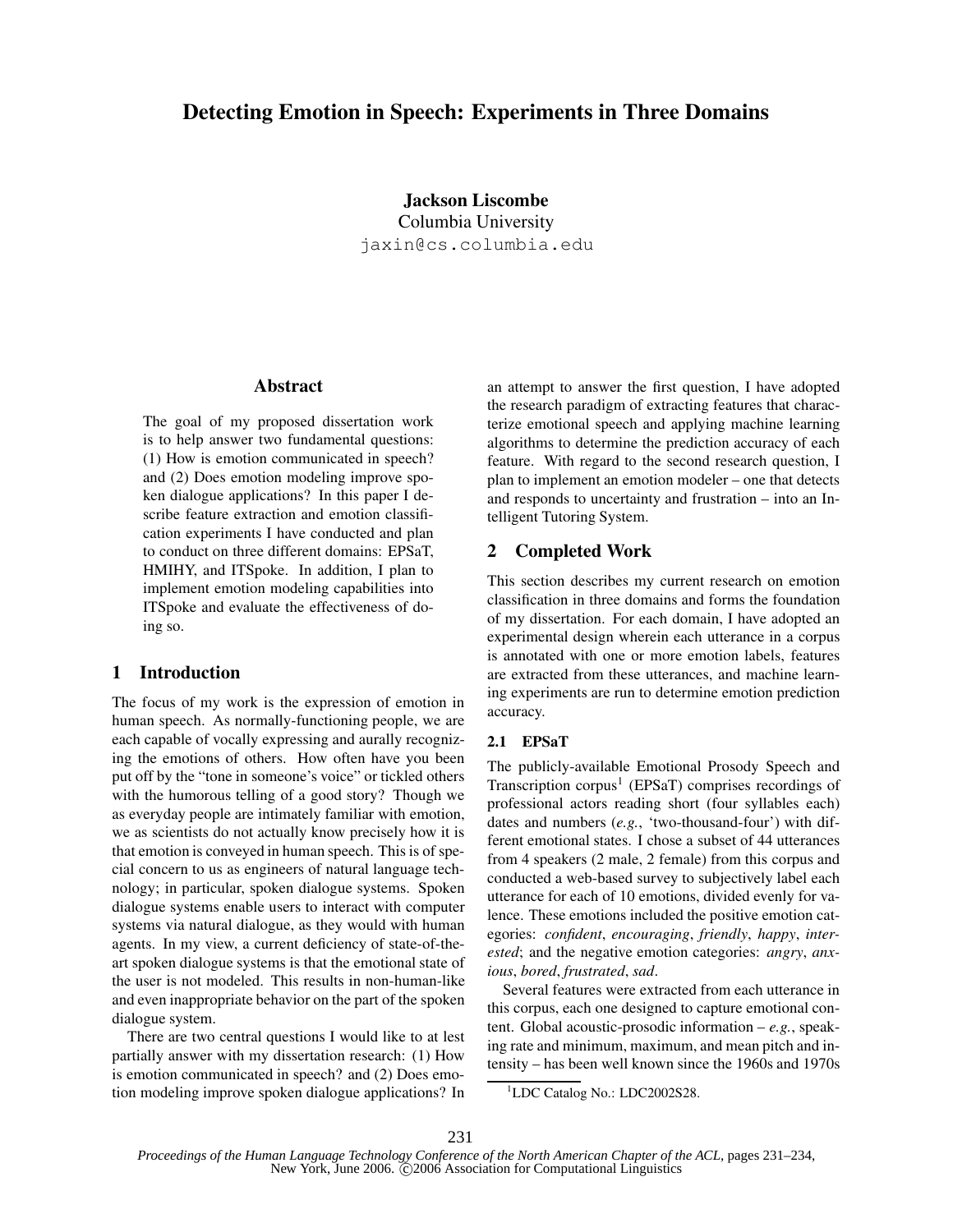to convey emotion to some extent (*e.g.*, (Davitz, 1964; Scherer et al., 1972)). In addition to these features, I also included linguistically meaningful prosodic information in the form of ToBI labels (Beckman et al., 2005), as well as the spectral tilt of the vowel in each utterance bearing the nuclear pitch accent.

In order to evaluate the predictive power of each feature extracted from the EPSaT utterances, I ran machine learning experiments using RIPPER, a rule-learning algorithm. The EPSaT corpus was divided into training (90%) and testing (10%) sets. A binary classification scheme was adopted based on the observed ranking distributions from the perception survey: "*not at all*" was considered to be the absence of emotion  $x$ ; all other ranks was recorded as the presence of emotion *x*. Performance accuracy varied with respect to emotion, but on average I observed 75% prediction accuracy for any given emotion, representing an average 22% improvement over chance performance. The most predictive included the global acoustic-prosodic features, but interesting novel findings emerged as well; most notably, significant correlation was observed between negative emotions and pitch contours ending in a plateau boundary tone, whereas positive emotions correlated with the standard declarative phrasal ending (in ToBI, these would be labeled as /H-L%/ and /L-L%/, respectively). Further discussion of such findings can be found in (Liscombe et al., 2003).

## **2.2 HMIHY**

"How May I Help You<sup>SM</sup>" (HMIHY) is a natural language human-computer spoken dialogue system developed at AT&T Research Labs. The system enables AT&T customers to interact verbally with an automated agent over the phone. Callers can ask for their account balance, help with AT&T rates and calling plans, explanations of certain bill charges, or identification of numbers. Speech data collected from the deployed system has been assembled into a corpus of human-computer dialogues. The HMIHY corpus contains 5,690 complete human-computer dialogues that collectively contain 20,013 caller turns. Each caller turn in the corpus was annotated with one of seven emotional labels: *positive/neutral, somewhat frustrated, very frustrated, somewhat angry, very angry, somewhat other negative*<sup>2</sup> *, very other negative*. However, the distribution of the labels was so skewed (73.1% were labeled as *positive/neutral*) that the emotions were collapsed to *negative* and *nonnegative*.

In addition to the set of automatic acoustic-prosodic features found to be useful for emotional classification of the EPSaT corpus, the features I examined in the HMIHY corpus were designed to exploit the discourse information available in the domain of spontaneous human-machine conversation. Transcriptive features – lexical items, filled pauses, and non-speech human noises – we recorded as features, as too were the dialogue acts of each caller turn. In addition, I included contextual features that were designed to track the history of the previously mentioned features over the course of the dialogue. Specifically, contextual information included the rate of change of the acoustic-prosodic features of the previous two turns plus the transcriptive and pragmatic features of the previous two turns as well.

The corpus was divided into training (75%) and testing (25%) sets. The machine learning algorithm employed was BOOSTEXTER, an algorithm that forms a hypothesis by combining the results of several iterations of weaklearner decisions. Classification accuracy using the automatic acoustic-prosodic features was recorded to be approximately 75%. The majority class baseline (always guessing *non-negative*) was 73%. By adding the other feature-sets one by one, prediction accuracy was iteratively improved, as described more fully in (Liscombe et al., 2005b). Using all the features combined – acousticprosodic, lexical, pragmatic, and contextual – the resulting classification accuracy was 79%, a healthy 8% improvement over baseline performance and a 5% improvement over the automatic acoustic-prosodic features alone.

### **2.3 ITSpoke**

This section describes more recent research I have been conducting with the University of Pittsburgh's Intelligent Tutoring Spoken Dialogue System (ITSpoke) (Litman and Silliman, 2004). The goal of this research is to wed spoken language technology with instructional technology in order to promote learning gains by enhancing communication richness. ITSpoke is built upon the Why2-Atlas tutoring back-end (VanLehn et al., 2002), a text-based Intelligent Tutoring System designed to tutor students in the domain of qualitative physics using natural language interaction. Several corpora have been recorded for development of ITSpoke, though most of the work presented here involves tutorial data between a student and human tutor. To date, we have labeled the humanhuman corpus for anger, frustration, and uncertainty.

As this work is an extension of previous work, I chose to extract most of the same features I had extracted from the EPSaT and HMIHY corpora. Specifically, I extracted the same set of automatic acoustic-prosodic features, as well as contextual features measuring the rate of change of acoustic-prosodic features of past student turns. A new feature set was introduced as well, which I refer to as the breath-group feature set, and which is an automatic method for segmenting utterances into intonationally meaningful units by identifying pauses using background noise estimation. The breath group feature set

<sup>&</sup>lt;sup>2</sup>'Other negative' refers to any emotion that is perceived negatively but is not anger nor frustration.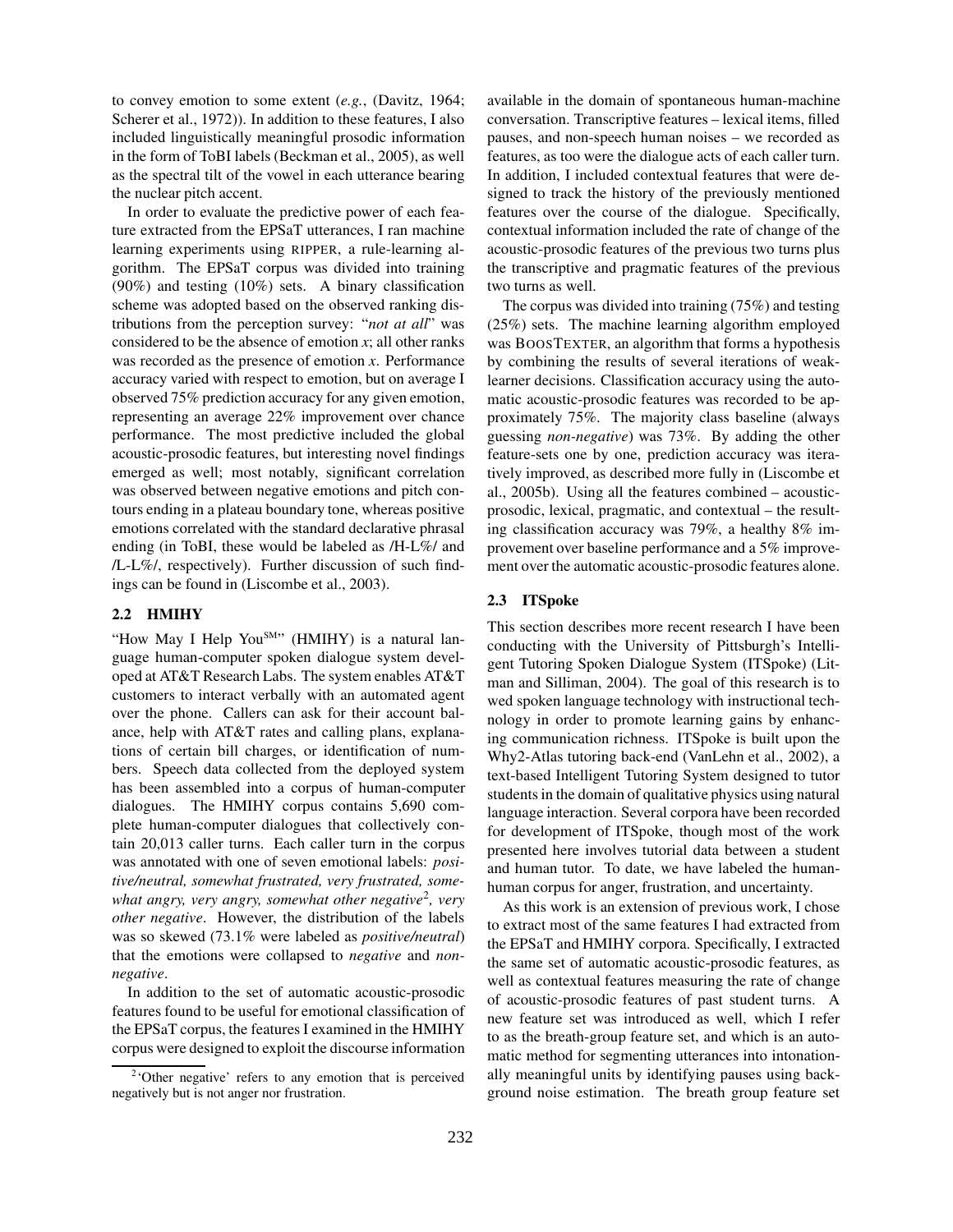comprises the number of breath-groups in each turn, the pause time, and global acoustic-prosodic features calculated for the first, last, and longest breath-group in each student turn.

I used the WEKA machine learning software package to classify whether a student answer was perceived to be *uncertain*, *certain*, or *neutral*<sup>3</sup> in the ITSpoke humanhuman corpus. As a predictor, C4.5, a decision-tree learner, was boosted with AdaBoost, a learning strategy similar to the one presented in Section 2.2. The data were randomly split into a training set (90%) and a testing set (10%). The automatic acoustic-prosodic features performed at 75% accuracy, a relative improvement of 13% over the baseline performance of always guessing *neutral*. By adding additional feature-sets – contextual and breath-group information – I observed an improved prediction accuracy of 77%. Thus indicating that breathgroup features are useful. I refer the reader to (Liscombe et al., 2005a) for in-depth implications and further analysis of these results. In the immediate future, I will extract features previously mentioned in Section 2.2 as well as the exploratory features I will discuss in the following section.

# **3 Work-in-progress**

In this section I describe research I have begun to conduct and plan to complete in the coming year, as agreedupon in February, 2006 by my dissertation committee. I will explore features that are not well studied in emotion classification research, primarily pitch contour and voice quality approximation. Furthermore, I will outline how I plan to implement and evaluate an emotion detection and response module into ITSpoke.

#### **3.1 Pitch Contour Clustering**

The global acoustic-prosodic features used in most emotion prediction studies capture meaningful prosodic variation, but are not capable of describing the linguistically meaningful intonational behavior of an utterance. Though phonological labeling methods exist, such as ToBI, annotation of this sort is time-consuming and must be done manually. Instead, I propose an automatic algorithm that directly compares pitch contours and then groups them into classes based on abstract form. Specifically, I intend to use partition clustering to define a disjoint set of similar prosodic contour types over our data. I hypothesize that the resultant clusters will be theoretically meaningful and useful for emotion modeling. The similarity metric used to compare two contours will be edit distance, calculated using dynamic time warping techniques. Essentially, the algorithm finds the best fit between two contours by stretching and shrinking each contour as necessary. The score of a comparison is calculated as the sum of the normalized real-valued distances between mapped points in the contours.

#### **3.2 Voice Quality**

Voice quality is a term used to describe a perceptual coloring of the acoustic speech signal and is generally believed to play an important role in the vocal communication of emotion. However, it has rarely been used in automatic classification experiments because the exact parameters defining each quality of voice (*e.g.*, creaky and breathy) are still largely unknown. Yet, some researchers believe much of what constitutes voice quality can be described using information about glottis excitation produced by the vocal folds, most commonly referred to as the glottal pulse waveform. While there are ways of directly measuring the glottal pulse waveform, such as with an electroglottograph, these techniques are too invasive for practical purposes. Therefore, the glottal pulse waveform is usually approximated by inverse filtering of the speech signal. I will derive glottal pulse waveforms from the data using an algorithm that automatically identifies voiced regions of speech, obtains an estimate of the glottal flow derivative, and then represents this using the Liljencrants-Fant parametric model. The final result is a glottal pulse waveform, from which features can be extracted that describe the shape of this waveform, such as the Open and Skewing Quotients.

## **3.3 Implementation**

The motivating force behind much of the research I have presented herein is the common assumption in the research community that emotion modeling will improve spoken dialogue systems. However, there is little to no empirical proof testing this claim (See (Pon-Barry et al., In publication) for a notable exception.). For this reason, I will implement functionality for detecting and responding to student emotion in ITSpoke (the Intelligent Tutoring System described in Section 2.3) and analyze the effect it has on student behavior, hopefully showing (quantitatively) that doing so improves the system's effectiveness.

Research has shown that frustrated students learn less than non-frustrated students (Lewis and Williams, 1989) and that human tutors respond differently in the face of student uncertainty than they do when presented with certainty (Forbes-Riley and Litman, 2005). These findings indicate that emotion plays an important role in Intelligent Tutoring Systems. Though I do not have the ability to alter the discourse-flow of ITSpoke, I will insert active listening prompts on the part of ITSpoke when the system has detected either frustration or uncertainty. Active listening is a technique that has been shown to diffuse negative emotion in general (Klein et al., 2002). I hy-

<sup>&</sup>lt;sup>3</sup>With respect to certainness.